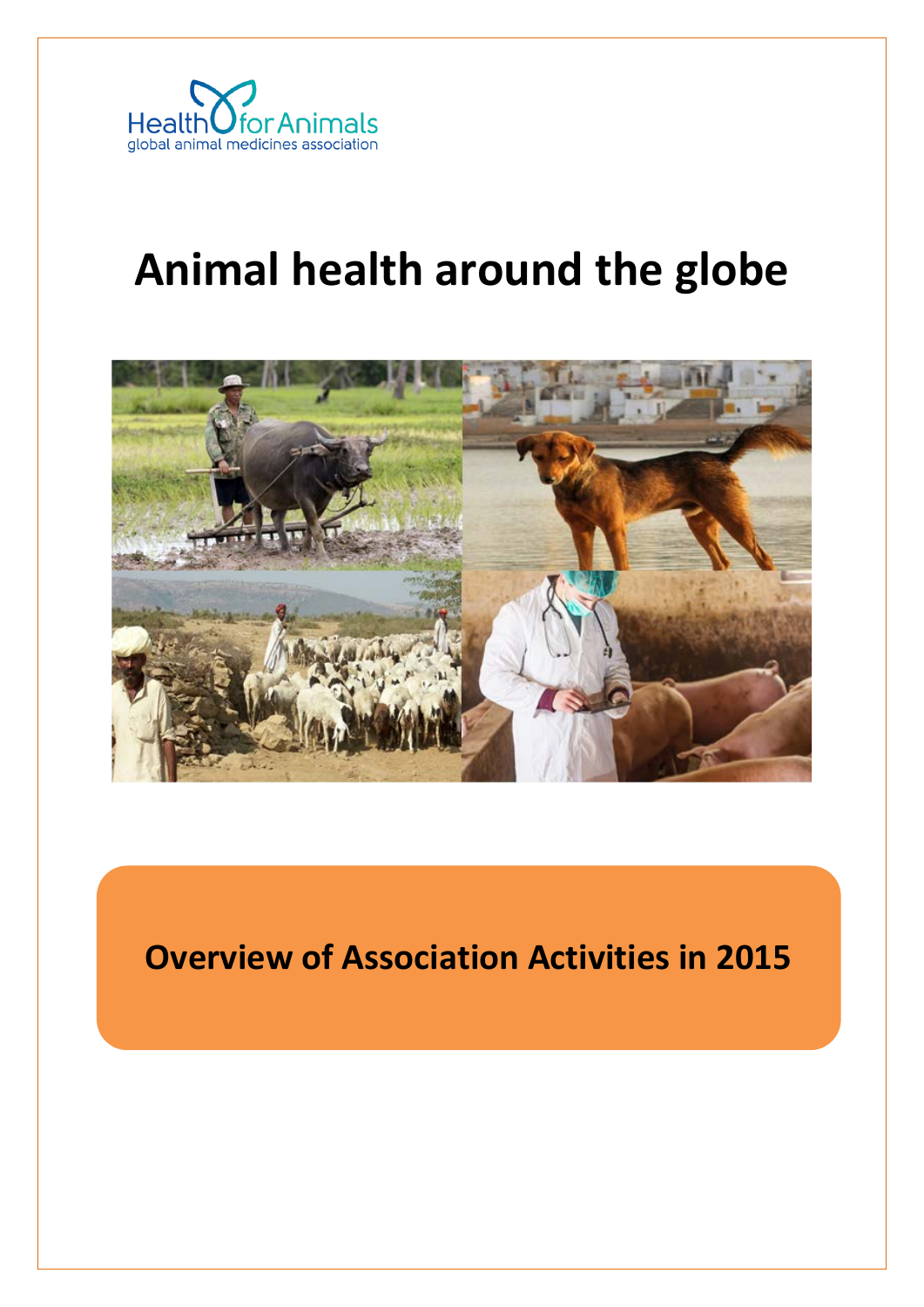### **Asia**

### AAHA (South East Asia) - [INFAH](http://www.infah.org/) (India) - [JVPA](http://jvpa.jp/) (Japan) - [AHPA](http://www.thaiahpa.com/) (Thailand)

- **JVPA** organised the 5th VICH Conference (VICH5), "Reaching out to the world" in Tokyo from 27- 29 October, with 189 participants from 23 countries.
- **AAHA** prioritised 5 key issues in 2015: Joint Venture ownership in China, shaping India regulation, Thai FSC requirements, Japan QA/QC requirement impacts and the VICH outreach connection to Asia.
- **INFAH** organised a National Seminar on 'Contribution of Indian Animal Health Industry towards Healthy Animals and Healthier India' on 13 February in New Delhi. Over 125 delegates from regulatory authorities and related institutes as well as embassy diplomats attended alongside INFAH members and the press.

#### **Regulatory affairs**

- Throughout the year **AAHA** has been working on several country-based actions, identifying the priority issues through local team meetings and working with the local industry associations in Thailand and Indonesia. Next step: improve relationships between AAHA and local authorities.
- **AAHA** worked on various market access issues to avoid supply problems through clarification of regulations in Thailand and started a review of issues for Indonesia to support product supply and increase availability of animal health solutions.
- The Division of Standardisation of the Indian Veterinary Research Institute (IVRI), in collaboration with **INFAH**, organised a 2nd Regulators-Animal Vaccine Manufacturers meeting on 4 December 2015 under the leadership of Dr R K Singh, Director, IVRI.
- **INFAH**'s 4th Annual General Meeting in Mumbai on 10 August was attended by more than 75 delegates and addressed various issues affecting the industry including how to stimulate the animal health industry's growth.
- **JVPA** organised a marketing authorisation-holders workshop in February, prior to the publication in April of a collection of laws, regulations and notices related to the revision of the veterinary aspects of the PMD Act (Pharmaceutical Affairs Law).
- **JVPA** played a role in speeding up the approval processes for veterinary medicines supporting simultaneous examination by three government bodies involved.
- **AHPA** played important roles with the Thai FDA (Food and Drug Administration), DLD (Department of Livestock Development), ACFS (National Bureau of Agricultural Commodity and Food Standards) in the coordination of the implementation of AMR strategies and the provision of data on antibiotics (import statistics, species usage)

- **INFAH** helped create awareness of egg protein on 'World Egg Day' (9 October)' through communicating the nutritional values of eggs and distributing boiled eggs to primary school children and an orphanage. INFAH also facilitated slogan competitions and an egg shell art competition in the Bombay Veterinary College in Mumbai.
- **INFAH** in association with Tamil Nadu Veterinary and Animal Sciences University (TANUVAS) organised free health camps for animals in flood-affected areas of Tamil Nadu state in December.
- **INFAH**'s contribution towards the growth and success of the Indian poultry industry was recognised at the Golden Jubilee of Indian Poultry Industry organised by the Indian Poultry Journalist Association, and an award was presented to INFAH by the Minister for Finance, Government of Telangana state, India.
- **JVPA** promoted World Antibiotic Awareness Week (16-22 November) with enhanced incorporation by the Japanese Ministry of Agriculture, Forestry and Fisheries (JMAFF).
- **JVPA** submitted a report to JMAFF for review by the Japan Food Safety Commission on the impact of the use of veterinary antibiotics through foods on human health, based on the collection of recent information regarding antibiotic resistance.
- 

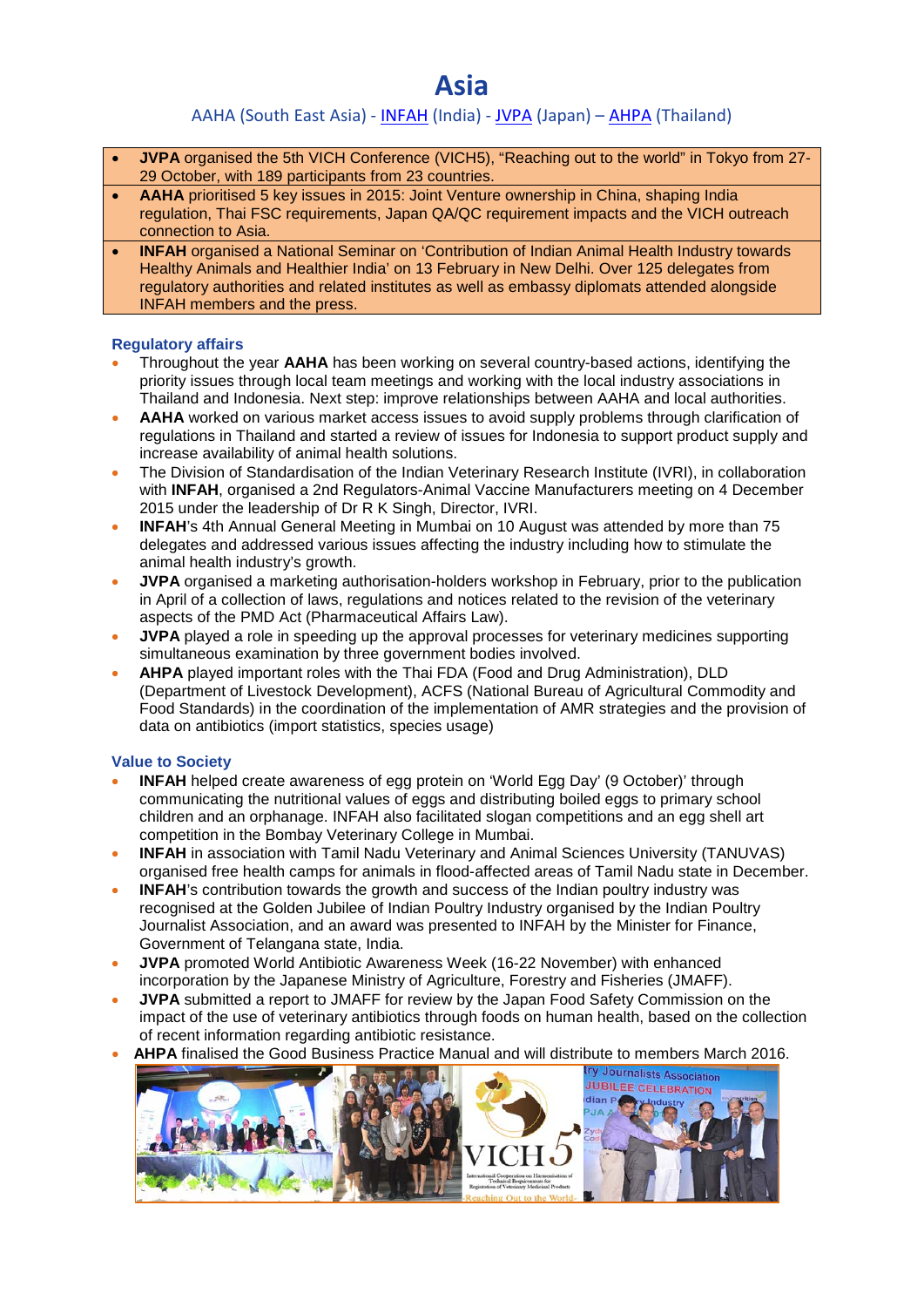### **Australia and New Zealand**

[Animal Medicines Australia](http://animalmedicinesaustralia.org.au/) (Australia) - [Agcarm](http://agcarm.co.nz/) (New Zealand)

- **Animal Medicines Australia** (AMA) completed a strategic review of the Australian agricultural and veterinary chemicals regulatory system, in collaboration with Ernst & Young, and a project commissioned to the leading Australian agricultural think-tank, the Australian Farm Institute, titled, "The economic importance of Australia's livestock industries and the role of animal medicines and productivity-enhancing technologies". Both projects involved extensive engagement across the political, governmental, and industry realms, including the Federal Agriculture Minister.
- **Agcarm** has been working alongside the New Zealand Veterinary Association and Ministry for Primary Industries (MPI) to be proactive in management of AMR. MPI released an antimicrobial resistance direction statement in December 2015. Agcarm will be monitoring progress of the implementation of the goals set out in the document.
- **AMA** Future of Animal Health project: Engaging with student animal and agricultural scientists in Australia, and student veterinarians to showcase the animal health industry, to promote the career opportunities and develop the domestic skill base.

#### **Regulatory affairs**

- **AMA**: The Australian Government announced an independent review into the merits of a proposal to relocate the APVMA (Australian Pesticides and Veterinary Medicines Authority) away from Canberra which may have led to staff cuts. AMA will continue to work cooperatively with all stakeholders to ensure that actions in relation to the APVMA do not hurt the veterinary pharmaceuticals industry.
- **AMA**: The APVMA spent the year dealing with implementation issues from the previous round of legislative and operational reforms while pursuing several important initiatives in partnership with industry.
- **AMA**: the 2016 focus for Australia will be on reducing the burden of upfront technical intervention for products of low regulatory concern, navigating the implementation of Globally Harmonised System of Classification and Labelling requirements (which must feature on labels of relevant products by 1 January 2017), and continuing to play a leading role in the development of the Government's legislative agenda during 2016 – both before and after the federal election.
- **Agcarm**: A positive result was achieved by lobbying of government ministers and discussions with officials about our concerns regarding the level of resourcing within the Ministry for Primary Industries (MPI) ACVM Group. Agcarm negotiated a small registration fee increase which resulted in ACVM employing two extra people to help with backlog of veterinary medicines authorisations. Secondly Agcarm negotiated some performance indicators which cover time ACVM takes to process non-regulated applications such as label changes, responding to communications and publishing annual reports on time. Agcarm will be monitoring the achievement of these KPIs.
- **Agcarm**: Submissions to the parliamentary Primary Production Select Committee close January 2016 and Agcarm will be lobbying to have the current five years data protection for innovative products extended to ten. Agcarm has support of other New Zealand primary sector industries.

- **AMA**: Leading the establishment of the Animal Registries Working Group with state and territory governments and other like-minded industry organisations to provide a national registry system for pets, in the process providing valuable activity data for member companies.
- **AMA**: Development of Antibiotic Prescribing Guidelines with AVA (Australian Veterinary Association) to ensure the continued use of antibiotics in a sustainable & safe manner/environment.
- **AMA** has a new President: Mr Andrew Mason. Andrew is the Country Division Head Animal Health at Bayer Australia – Animal Health.
- **Agcarm** hosted an antimicrobial resistance seminar in October 2015. Agcarm members and representatives from the Ministry for Primary Industries, NZ Veterinary Association and primary sector industry representatives attended.

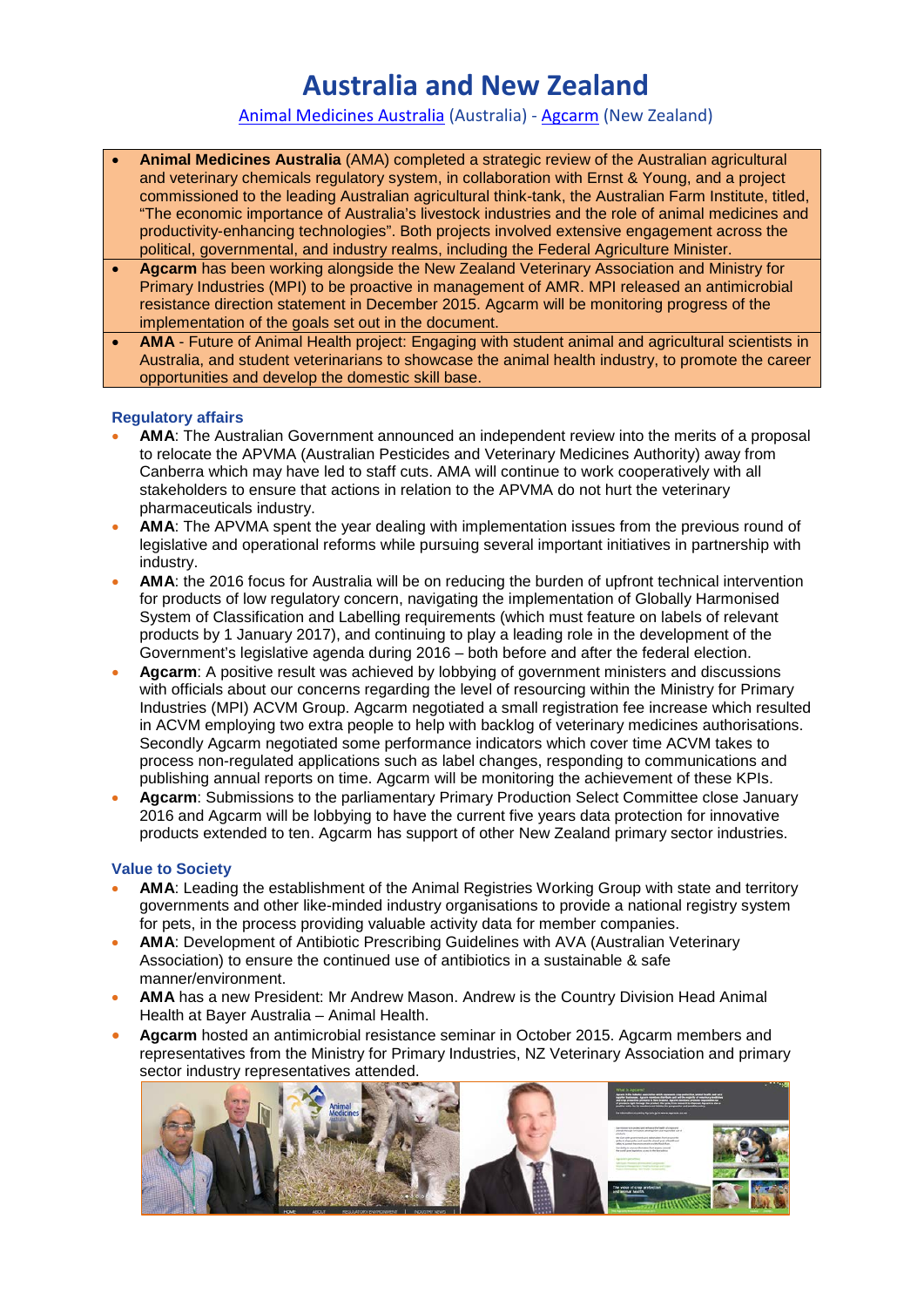## **Europe**

[IFAH-Europe](http://www.ifaheurope.org/)

- New Secretary General and new President for **IFAH-Europe -** Roxane Feller former Director of the Economic Department in FoodDrinkEurope - became Secretary General for IFAH-Europe in February. Christian Behm of Bayer Animal HealthCare GmbH took up the reigns as Chairman for the association in June. Under the new leadership **IFAH-Europe** developed a strategy 'more visibility for more impact' to further the voice of the industry in Europe on a range of policy areas affecting animal health, such as the veterinary medicines and medicated feed regulations, pharmaceuticals in the environment, trade, animal welfare and innovation in disease prevention and control.
- Healthy animals, healthy food, a healthy future Animal Health industry presented its contribution to a sustainable agricultural production at the **IFAH-Europe** [conference in Brussels](http://www.ifaheurope.org/ifah-media/events/236-ie-anconf15.html) with Head of Cabinet for European Commissioner Health & Food Safety Vytenis Andriukaitis as keynote speaker.
- Speaking at the ECDC launch event of the 8th European Antibiotic Awareness Day, **IFAH-Europe** Secretary General, Roxane Feller called for collaborative action from policymakers, scientists, industry, veterinarians, farmers, medical professionals, as well as the general public to address the issue of antibiotic resistance.

#### **Regulatory affairs**

- Throughout the year **IFAH-Europe** engaged with key EU and national authorities to discuss the European Commission's proposals for revised legislation for veterinary medicines and medicated feed amongst other topics.
- Hosted in the European Medicines Agency's new headquarters in London, the joint EMA/**IFAH-Europe** info-day saw industry and regulators discuss ['The latest developments –](http://www.ifaheurope.org/ifah-media/events/233-2015-infoday.html) scientific review, [marketing authorisation procedures and legislation'.](http://www.ifaheurope.org/ifah-media/events/233-2015-infoday.html)
- During the [10th TOPRA Annual Veterinary Medicines Symposium](http://www.ifaheurope.org/ifah-media/events/263-topra-2015.html) **IFAH-Europ**e's Technical Director, Rick Clayton highlighted the need for new veterinary legislation pending in Europe to stimulate innovation while cutting the animal health industry's over-sized administrative burden.

- European Pet Night was hosted by MEPs Julie Girling and Norbert Lins who spoke about the benefits of pets alongside 12-year old Gemma who talked about life with diabetes and her medical alert assistance dog, Polo.
- **IFAH-Europe** continued promoting its antibiotics strategy throughout 2015. During the [conference](http://www.ifaheurope.org/ifah-media/press/269-antimicrobial-resistance-the-european-animal-health-industry-calls-for-science-based-policies-focusing-on-responsible-use.html) 'Farmers and veterinarians together to tackle antimicrobial resistance', held under the Luxembourg Presidency of the Council of the European Union, **IFAH-Europe**'s Chairman called for policies on the use of antibiotics in animals to be based on science and for the focus to be on Responsible Use of antibiotics.
- The European Platform for the Responsible Use of Medicines in Animals [EPRUMA,](http://www.epruma.eu/) of which **IFAH-Europe** is a founding member, celebrated its 10<sup>th</sup> anniversary and published a new booklet: EPRUMA best-practice framework for the use of antibiotics in food-producing animals outlining a 'next level' approach for implementing responsible use of antibiotics on the farm for further optimisation of animal health, following on from the 2008 brochure.
- **IFAH-Europe** published [an infographic](http://www.ifaheurope.org/ifah-media/publications/264-innovation-timeline.html) explaining the differences between the human medicines and veterinary medicines sectors.
- **IFAH-Europe** produced a [leaflet](http://www.ifaheurope.org/ifah-media/publications/257-ifah-europe-leaflet.html) outlining the role of IFAH-Europe with information on the European animal health industry.

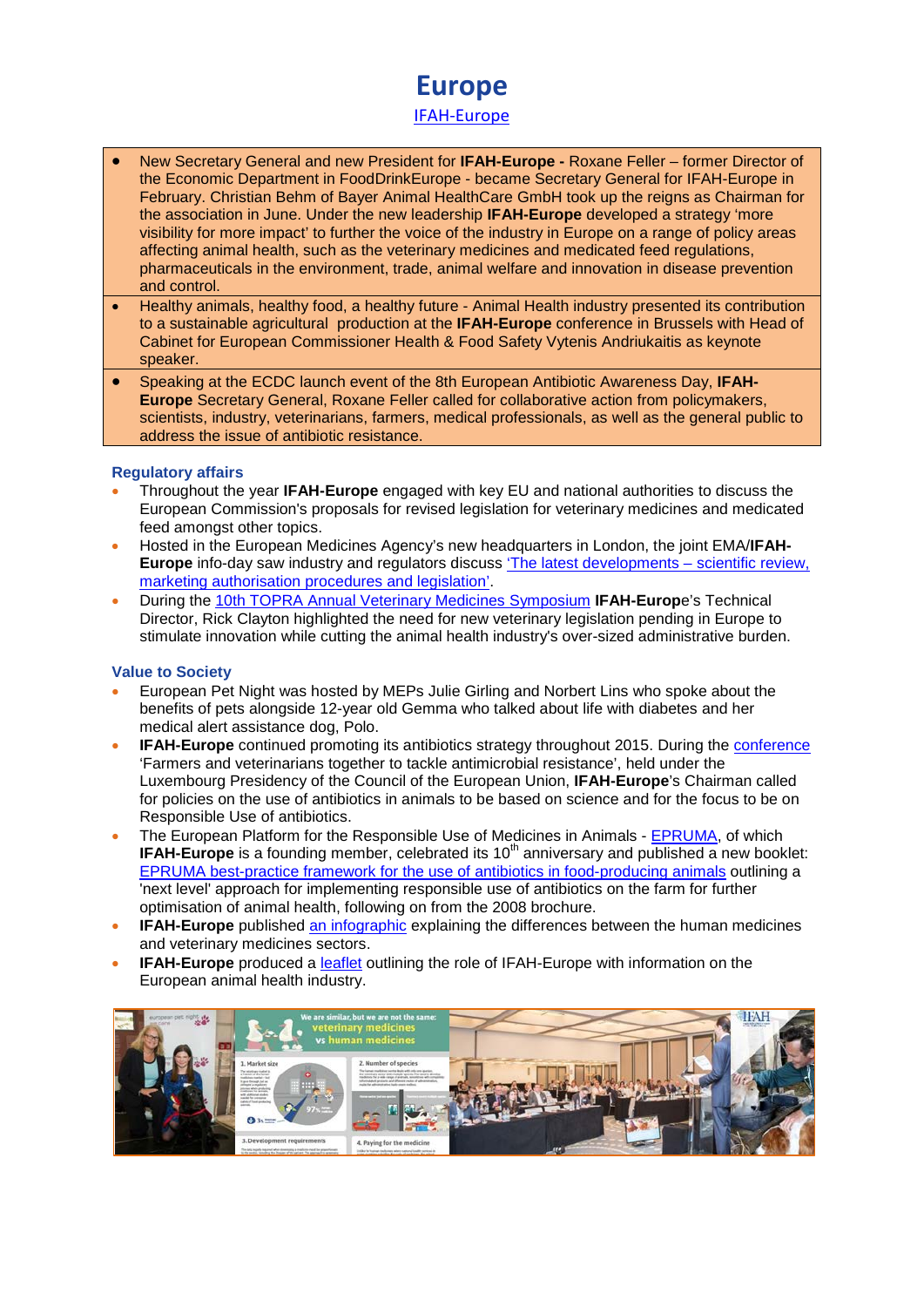### **North America**

[AHI](http://www.ahi.org/) (USA) - [CAHI \(](http://www.cahi-icsa.ca/)Canada)

- **AHI** participated in a White House Forum on Antibiotic Stewardship. In conjunction with the forum, AHI hosted a "Meeting of the Minds" dinner bringing together experts in human and animal health to share information on tackling the issue of antibiotic resistance. This was one of three such learning opportunities hosted by AHI in an effort to increase communication and understanding between the human and animal health communities.
- **CAHI-AHI**: Canada's Veterinary Drugs Directorate and the U.S. Center for Veterinary Medicine are part of a joint Canada/U.S. programme to review certain new veterinary medicine submissions. It has resulted so far in 2 approvals for companion animal products at the same time in both countries. A number of food animal submissions are now being reviewed using the regulatory cooperation initiative as a base. This will lead to greater alignment in product labels and improved availability in both Canada and the U.S.
- **AHI**'s annual Pet Night on Capitol Hill featured the dog Jagger who starred in the moving "Max" and Frosty, the cat from the award-winning television show "Modern Family." AHI also used the event to sponsor the "Cutest Pets on Capitol Hill" contest.

#### **Regulatory affairs**

- **AHI** drove a stakeholder workshop on potency specifications for biological products, and continues discussion with the USDA to align its policy with international norms
- **AHI** is working with the USDA to smooth the implementation of comprehensive labelling changes that impact all biological products and to establish the ability to make electronic submissions of key regulatory documents.
- **AHI** led a coalition of member companies and those from the Generic Animal Drug Association to work with FDA on implementation of the Judicious Use Policy to eliminate growth promotion on labels of medically important antibiotics. An AHI member company team led a move to develop a standardised VFD format for veterinarians to write orders for antibiotics mixed in feed, which will assist producers and veterinarians in complying with the new guidelines.
- **AHI** formed a new International Trade and Standards Committee to deal with Codex and OIE and to identify issues affecting trade of animal health products and foods.
- **CAHI** has been advocating harmonisation of veterinary medicine regulation throughout 2015. Controls over Own Use Importation and importation and use of active pharmaceutical ingredients will help harmonise Canada's regulatory programne with other developed countries. Lost opportunity sales of animal pharmaceuticals in Canada due to importation and use of nonapproved pharmaceuticals is estimated to have a value of \$50 - 75M (Canadian).

- **CAHI**'s stewardship programme is in cooperation with the pesticide industry whereby unwanted animal health products are collected and safely destroyed. In 2015 approximately 4,500 kg of product was collected and destroyed (in 5 regions of Canada). This self-regulatory initiative is to demonstrate industry responsibility for the life of our products. It's CAHI's goal to have a uniform, cost-effective programme to manage unwanted animal health products across Canada.
- Under the umbrella of **AHI's** "Healthy People. Healthy Animals. Healthy Planet" campaign, AHI produced a series of videos featuring veterinarians discussing the importance of animal health products in their practices.
- **AHI** built on its programme to improve understanding and collaboration between human and animal health experts. AHI contracted with a team from the Medical University of South Carolina to conduct and publish a literature review on animal use of antibiotics and its impact on public health, held a series of "Meeting of the Minds" to bring experts together to share experiences, and established an on-line learning community to extend discussion and collaboration between human and animal health experts.

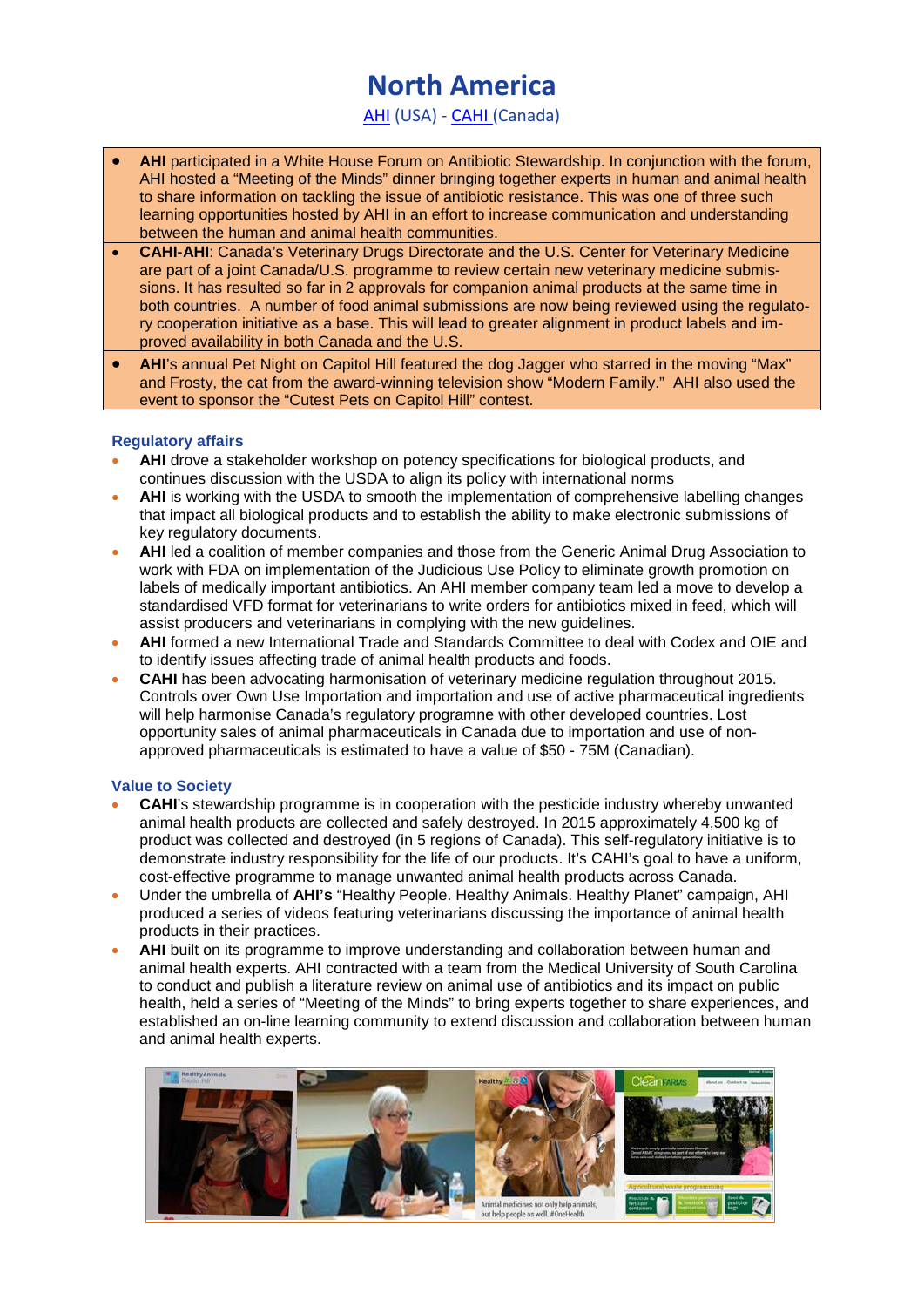# **South America**

### [CAPROVE](http://caprove.com.ar.ci1.toservers.com/) (Argentina) - [SINDAN](http://www.sindan.org.br/) (Brazil)

- **CAPROVE**: MOTIVATE Breakfast Annual event bringing together over 200 national industry representatives, joined by national authorities and press. CAPROVE's President presented the main work streams for the association and the current state of animal health.
- **SINDAN** was a key player in the ban on long-acting avermectins production, sale and supply (Normative Instruction No 13 of May 2014) that was overturned and formally revoked in March 2015.
- **SINDAN**: Proposal sent to the Brazilian Ministry of Agriculture, Livestock and Supply (MAPA) to implement a fast track process for innovative products in order to reduce time to market.

#### **Regulatory affairs**

- **SINDAN** was involved with the revision of a decree (5054) to incorporate the possibility to register generic products and other critical changes.
- **SINDAN:** MAPA has implemented the SIPEAGRO system (Integrated Electronic System for Products and Agricultural Establishments) and SINDAN prepared a list of questions with doubts, opportunities for improvement and suggestions on how to operate with the new system.
- **SINDAN** sent proposals for revision of various rules including: pilot batches for pharmaceutical products; registration of antiparasitics; variations regulations.
- **SINDAN** prepared a new proposal for a regulation specifically for avermectins and somatotropin and proposed to remove them from NI 25 law of 2012 (revoking NI 12 of 2014).
- Both **SINDAN** and **CAPROVE** participated throughout the year in a number of meetings with international and regional authorities including CODEX (CCRVDF), CAMEVET, OIE and VICH.
- **CAPROVE** held various meetings throughout the year to discuss different topics and coordinate work axes on animal disease, pets, biologicals, health campaign plans, and trade.
- **CAPROVE** continued to liaise with key players of the national agricultural sector, to exchange proposals and develop joint actions for greater animal productivity for Argentina.
- **CAPROVE** participated in a number of governmental subcommittees with SENASA, the national food and health service, and maintained ongoing dialogue on proposals for new regulations and the implementation of existing rules.
- **CAPROVE** also had several contacts with national bodies including the College of Veterinary Surgeons of the Province of Buenos Aires, CLAMEVET, the Chamber of Veterinary Distributors of Buenos Aires (CADISVET), the National Poultry Board, the Agrifood Strategic Program (PEA) and other agri-food chain partners to discuss ongoing strategies for the national livestock and food chain business.

- **SINDAN** has been working with ABIEC/ABPA/SINDIRAÇÕES to influence the authorities to increase the sanitary level to maintain the protein supply.
- **CAPROVE** carried out sales surveys to compare both segments and products developed in different periods so that companies can identify performance in a given market. Findings showed the important role of the veterinarian in promoting the solutions provided by the industry.
- **CAPROVE** continued media campaigns on responsible pet ownership and applying health plans for increased livestock productivity.

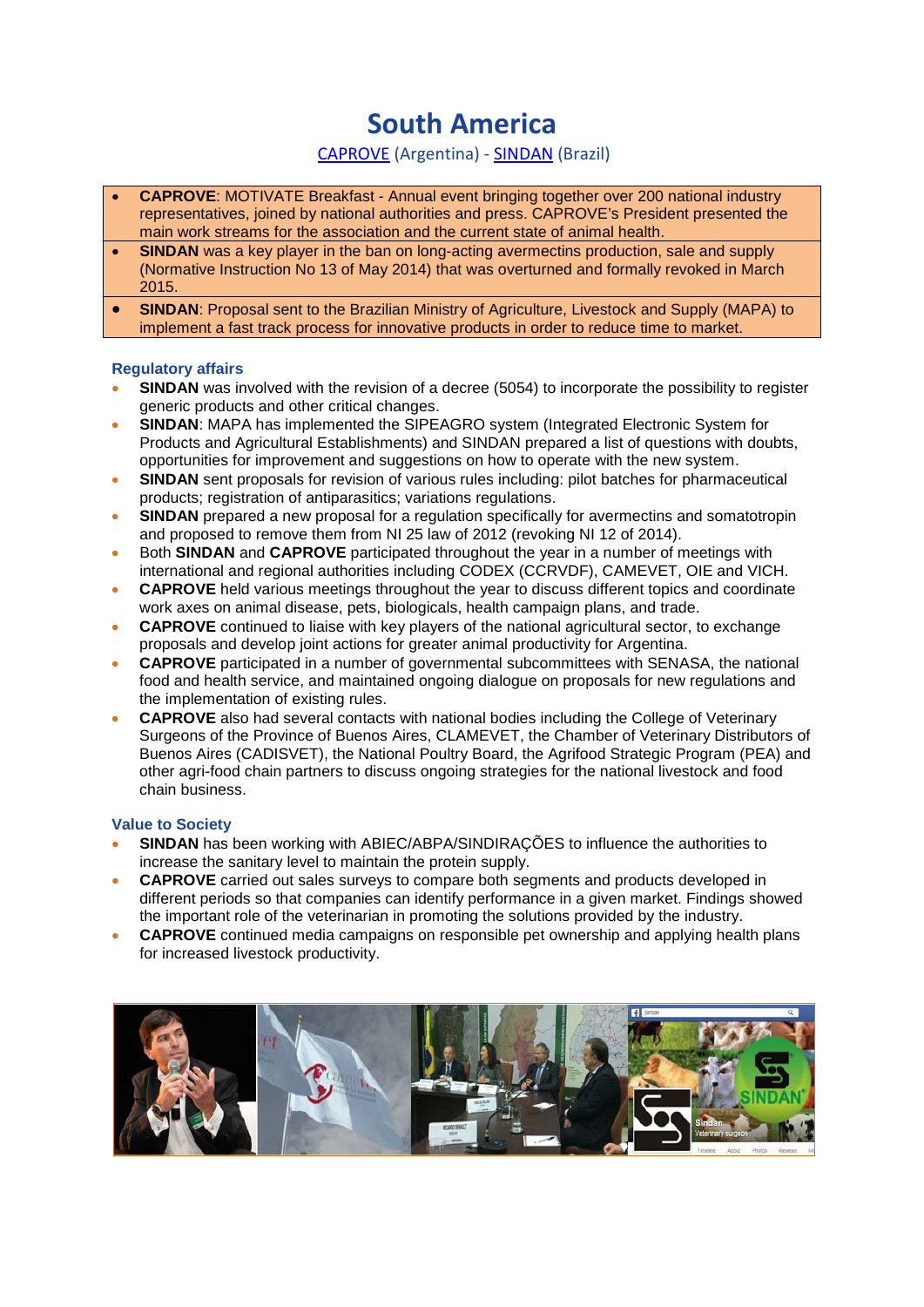# **Global**

### [HealthforAnimals](http://www.healthforanimals.org/)

- IFAH renamed as **HealthforAnimals** in June 2015 and launched a microsite highlighting the animal health industry's contribution to society.
- The 4th Global Animal Health Conference held on 24-25 June in Dar es Salaam, Tanzania was organised with the support of an Organising Committee, facilitated by **HealthforAnimals** and funded by the Bill & Melinda Gates Foundation. The focus of the conference was on developing countries and on how to enable the widest availability of high quality, safe and efficacious products in these markets, with an emphasis on Africa, and East Africa in particular.
- **HealthforAnimals** communications efforts around World Zoonoses Day which included an infographic, a press release and a social media campaign, resulted in an interview with the BBC.

#### **Regulatory affairs**

- **HealthforAnimals** finalised the 2015 benchmarking survey on best regulatory practice in Australia, Brazil, Canada, China, Europe, Japan and USA. The report will be launched early 2016.
- **HealthforAnimals** participated in the 5th VICH Conference (VICH5) and worked throughout the year to improve international harmonisation through [VICH,](http://www.vichsec.org/) the International Cooperation on Harmonisation of Technical Requirements for Registration of Veterinary Products, and its Outreach Forum.
- New position papers published: ['Global Principles and Perspectives on the Responsible Use of](http://healthforanimals.org/global-principles-and-perspectives-on-the-responsible-use-of-medicines-in-animals-gppruma/)  [Medicines in Animals: \[GPPRUMA\]',](http://healthforanimals.org/global-principles-and-perspectives-on-the-responsible-use-of-medicines-in-animals-gppruma/) [The benefits of vaccines and vaccination,](http://healthforanimals.org/the-benefits-of-vaccines-and-vaccination/) [Rabies eradication](http://healthforanimals.org/healthforanimals-position-on-rabies-eradication-rabies-can-and-must-be-eradicated-2/)
- **HealthforAnimals** continued to work very closely with the Codex Alimentarius Commission and member countries to adopt science-based standards in a timely manner. Global food safety standards for three veterinary products, Derquantel (sheep tissues), Emamectin Benzoate (salmon and trout tissues) and Monepantel (sheep tissues) were adopted in 2015.

- As part of the rebranding as **HealthforAnimals**, a new [microsite was launched](http://healthforanimals.org/ourcontribution/) outlining the animal health sector's contribution to society in areas like: emerging diseases, zoonoses, enough safe food in the future, new technologies, vaccines and innovation, pets and antibiotics.
- **HealthforAnimals** engaged with key international organisations and other stakeholders to advance animal health initiatives globally, namely through a think tank meeting in June and stakeholder roundtable in September.
- Short animation on [One Health](https://www.youtube.com/watch?v=uodJ1-cgAW4) outlining the need for collaboration between human and animal health sectors, to achieve better health for people, animals and the environment. The video has been viewed around 50,000 times.
- On World Zoonoses Day (6 July) to help raise awareness of the growing risk zoonotic diseases pose to human life, animal health and welfare, **HealthforAnimals** created an [infographic](http://healthforanimals.org/infographic-world-zoonoses-day/) that highlights the economic impact and global threat.
- On 28 September World Rabies Day **HealthforAnimals** joined a number of global organisations calling for the eradication of rabies (see above-mentioned [Position paper\)](http://healthforanimals.org/healthforanimals-position-on-rabies-eradication-rabies-can-and-must-be-eradicated/)
- Published on International Dog Day in August, **HealthforAnimals** celebrated the age-old union between man and dog through the creation of an [interactive infographic,](http://healthforanimals.org/human-animal-bond/) detailing the many valuable roles dogs perform in societies all around the world.
- 16-22 November saw healthcare organisations around the world take part in the first ever World Antibiotic Awareness Week. **HealthforAnimals** joined the call for global action against the growing resistance to antibiotics and other antimicrobial medicines in a [press statement](http://healthforanimals.org/healthforanimals-promote-the-responsible-use-of-antibiotics/) and through the publication of a [guide on antibiotics in veterinary science.](http://healthforanimals.org/wp-content/files_mf/1445860254HealthforAnimalsAntibioticsGuidetoUnderstanding.pdf)